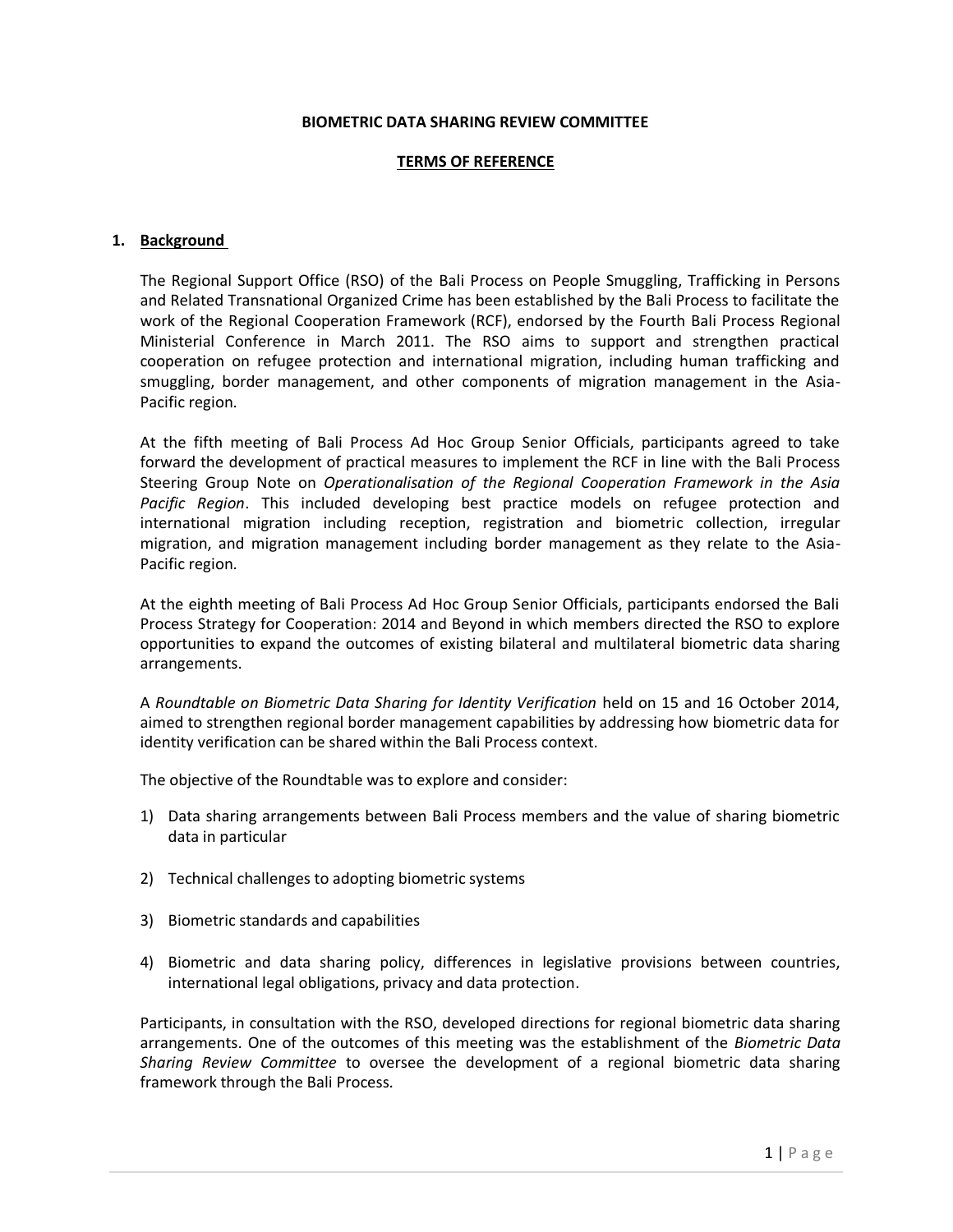# **2. Purpose**

The purpose of the Biometric Data Sharing Review Committee is to

- review the policy and technical aspects of the regional biometric data sharing framework;
- oversee the development of a biometric data sharing capability to be used by Bali Process members; and
- develop recommendations on the framework for endorsement by the Bali Process Member States.

## **Role of the Committee**

The Committee will:

- Consider the role of a regional biometric data sharing framework in the context of existing information sharing frameworks;
- Provide guidance for the development of the framework;
- Assess the policy mechanisms in place to ensure compliance with international obligations and practices, including data protection and privacy provisions;
- Agree on the composition and responsibilities related to the development of the framework and related services;
- Receive and review technical designs and proposals;
- Assess the technical aspects of the framework to ensure effectiveness and security (confidentiality, integrity and availability);
- Consider ongoing management and administration responsibilities;
- Ensure the integrity of any operations and administration associated with the framework;
- Inform the Bali Process Ad Hoc Group regarding the framework and capability development; and
- Develop recommendations on the framework for endorsement by the Bali Process Member States at the Minister's meeting scheduled for the second quarter of 2015.

## **3. Membership**

The Committee will comprise of officials from interested Bali Process member states with expertise in policy and technical development of identity establishment and verification for immigration systems.

The Committee will be co-chaired by officials from Australia and IOM.

With the administrative support of the RSO, the co-chairs will:

- Determine meeting dates and locations;
- Identify meeting objectives, prepare agendas, arrange speakers, and identify issues for consideration by the Committee;
- Inform Committee members of key developments;
- Take forward actions arising from meetings of the Committee; and
- Report on meetings and activities of the Committee through Bali Process mechanisms (as outlined below).